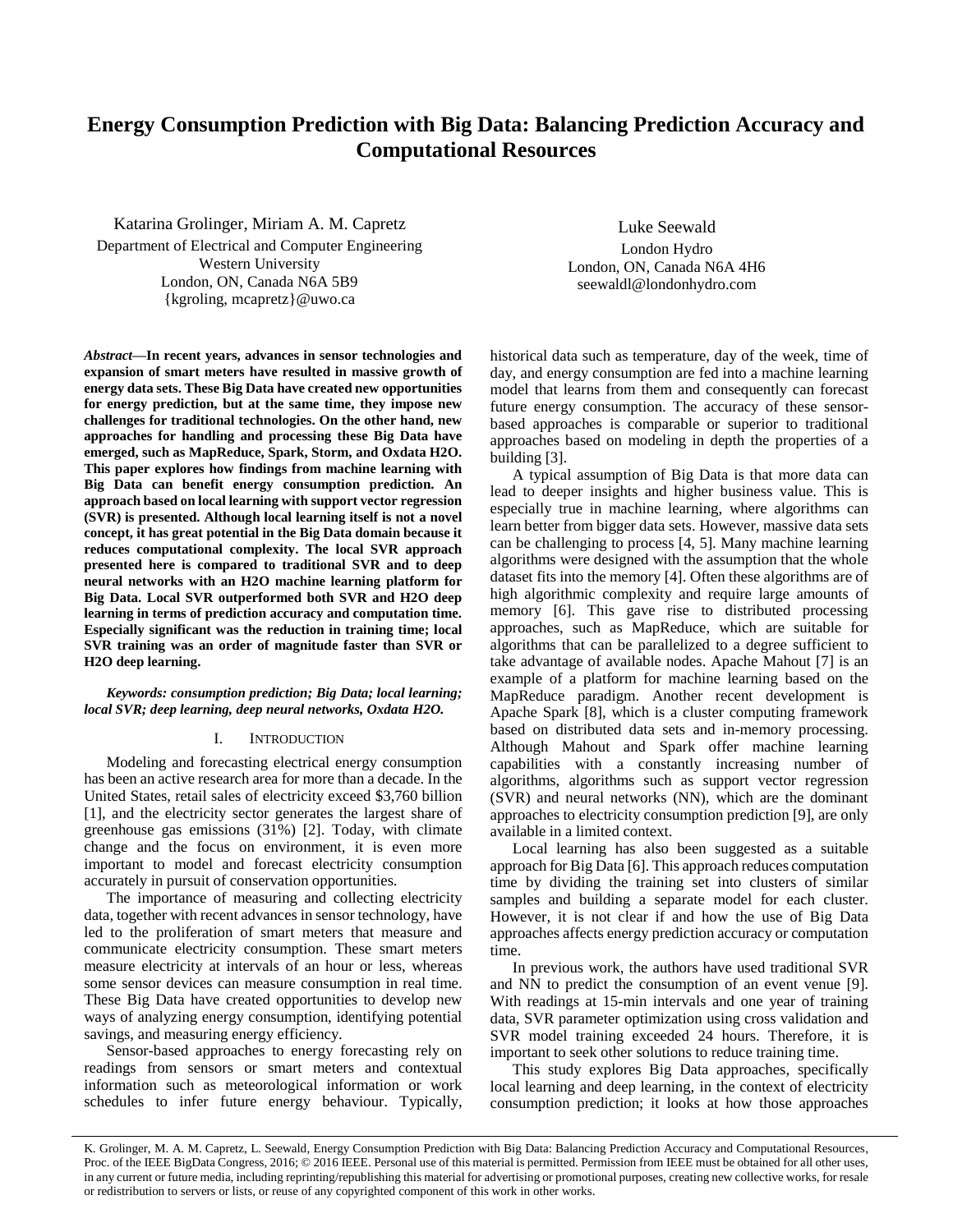compare to traditional SVR with respect to prediction accuracy and computation time. An approach to electricity consumption prediction based on local learning with support vector regression is presented. This local SVR approach is compared to traditional SVR and Oxdata H2O deep neural networks [10]. Although the data set used in the case study is not very large, it demonstrates how Big Data approaches can benefit energy prediction. Moreover, the advantage of the presented approach will be even larger with bigger data sets.

The rest of this paper is organized as follows: Section II introduces local SVR and Oxdata H2O, and Section III reviews related work. The methodology, including the data set, energy prediction with local SVR, and performance metrics, is described in Section IV. An evaluation is presented in Section V, and Section VI concludes the paper.

#### II. BACKGROUND

This section introduces local SVR and Oxdata H2O.

#### *A. Local SVR*

Support vector machines (SVM) [11] are supervised learning algorithms characterized by a high degree of generalization, which indicates the model's ability to perform accurately on new, previously unseen data. A form of SVM known as support vector regression (SVR) is used for regression tasks. From a training data set  $\{(X_i, Y_i)\}_{i=1}^{i=N}$ , where *X* is a vector of input variables and *Y* is a vector of output variables, SVR approximates the relationship between input and output variables as:

$$
Y = W \cdot \Phi(X) + b,\tag{1}
$$

where  $\Phi(X)$  is a kernel function that non-linearly maps from the input space *X* to the high-dimensional feature space. Coefficients *W* and *b* are determined by minimizing the objective function:

Minimize 
$$
\frac{1}{2} ||w||^2 + C \frac{1}{N} \sum_{i=1}^{N} \xi_i + \xi_i^*
$$
 (2)

subject to the following constraints:

$$
Y_i - W \cdot \Phi(X_i) - b \le \varepsilon + \xi_i,\tag{3}
$$

$$
\dot{W} \cdot \Phi(X_i) + \dot{b} - Y_i \le \varepsilon + \xi_i^*,\tag{4}
$$

$$
\xi_i, \xi_i^* \ge 0. \tag{5}
$$

A weight vector *W* should be as flat as possible to achieve good generalization. The terms  $\xi_i$  and  $\xi_i^*$  capture residuals beyond the prescribed tolerance  $\varepsilon$ , and cost  $C$  is the penalty for errors greater than  $\varepsilon$ .

A common choice of kernel is the radial basis kernel, which is efficient to compute and has only one parameter  $\gamma$ (influence of each data point ) that needs to be determined; hence, this work also uses the radial basis kernel.

Local SVR uses a local learning principle with SVR as a local predictor. Local learning is based on the assumption that training samples in the neighbourhood of the test sample are the best indicators of the response variable. This is not a new concept; in 1992, Bottou and Vapnik [12] presented local learning as a way of dealing with training data that are unevenly distributed in the input space. Their work examines two approaches: the simple approach selects *k* training samples in the vicinity of the test sample, trains the prediction model using only these *k* samples, and applies this model to the test sample. In the second approach, the structure of the learning model ensures that only neighbouring samples affect the response variable.

Although the idea of local learning is old, in recent years it has emerged as a feasible approach in the context of Big Data [6]. Specifically, the solutions based on the following idea are promising:

- Training: partition the training set into clusters, build prediction model for each cluster;
- Testing/prediction: for the test sample, determine the cluster membership and apply that cluster model to determine the response/prediction value.

The reasoning behind the local learning concept in Big Data is that for computationally intensive algorithms, it is faster to find solutions for *k* problems of size *m/k* than to find the solution for one problem of size *m*. For example, standard SVM training has  $\tilde{O}(m^3)$  time and  $O(m^2)$  space complexity, where *m* is the size of the training set [13]. For large data sets, this is computationally infeasible. By splitting the set into *k*  clusters and training each cluster separately, the overall training time should be significantly reduced.

## *B. Oxdata H2O*

Oxdata H2O is a scalable, open source machine learning platform for Big Data analytics [10]. Its in-memory distributed parallel processing enables massively scalable data analysis and therefore allows H2O to harness Big Data for business benefit. H2O can be run stand-alone or on top of the Big Data platforms like Hadoop and Spark when H2O brings in-memory machine learning to these Big Data platforms. Presently, H2O includes a number of common machine learning algorithms such as generalized linear models (linear regression, logistic regression, etc.), decision trees, gradient boosting, *k*-means, deep learning, and Naïve Bayes. For energy prediction, this work uses H2O deep learning.

The term *deep learning* refers to a family of algorithms that model data using multiple layers, with each one performing a non-linear transformation. Examples of such algorithms include deep neural networks, deep belief networks, and convolutional and recurrent deep NN.

H2O's deep learning follows the model of multi-layer, feedforward neural networks with entirely supervised training. Its in-memory processing, columnar compression, MapReduce capability, multi-threaded computation, and distributed computation provide efficient processing. Distributed computation uses the MapReduce approach: in the map phase, each node trains with local data with asynchronous threads, whereas in the reduce phase, model averaging is performed. In contrast to a Hadoop MapReduce task, an H2O MapReduce tasks is performed in memory. Repeated training produces different results because the Hogwild! approach [14] used for parallelization. In contrast to other parallelization techniques that require performance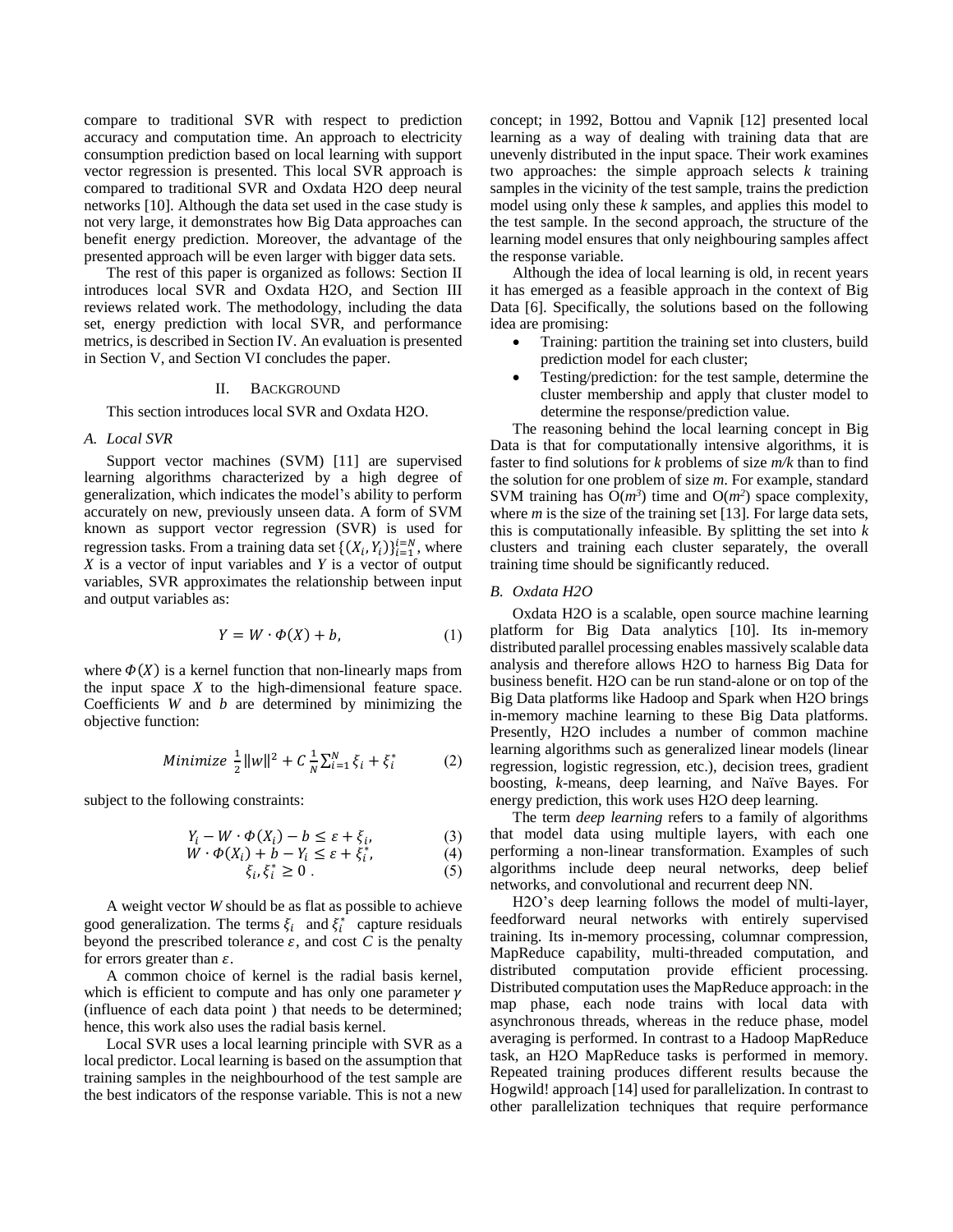degrading memory locking, the Hogwild! approach implements stochastic gradient descent without any locking. This lock free implementation is achieved by allowing threads to access shared memory, with the possibility of overwriting each other's results. By allowing these race conditions, H2O improves performance.

H2O deep learning is very flexible; it supports manual and adaptive learning rates with a number of tuning parameters, different regularization techniques such as dropout, L1 (Lasso), and L2 (Ridge), early stopping, and others. This makes it possible to fine-tune the prediction model, but determining the optimal parameters becomes challenging and time consuming.

# III. RELATED WORK

This section reviews related work in machine learning with Big Data, and in electricity consumption prediction.

## *A. Machine Learning with Big Data*

Machine learning (ML) has been attracting renewed attention with the emergence of Big Data as it has been seen as a way of extracting value from data. ML platforms for Big Data started with disk-based approaches such as Apache Mahout [7] which inherits disk orientation from the underlying Hadoop architecture. Because disk access is slow, new memory-based approaches have been developed. Apache Spark and Oxdata H2O are examples of memory-based platforms, and even Mahout machine learning algorithms are transitioning to these platforms. Zhang *et al*. [15] reviewed inmemory Big Data management and processing. They distinguished two types of in-memory systems: batch-oriented systems such as Spark and H2O, and real time or stream processing systems such as Storm. The systems relevant to energy consumption prediction primarily belong to the batch category.

Al-Jarrah *et al*. [6] reviewed energy efficient machine learning approaches and new approaches with reduced memory requirements. They saw local learning as one of the key mechanisms for machine learning with Big Data because of its ability to reduce computation cost. They also considered deep learning to be an important technique as it promises to provide representation learning for complex problems. Although deep learning is not a new concept, it is experiencing a rebirth with recent developments in distributed processing. H2O deep learning is an example of recent deep learning approaches for Big Data.

The publications of Chen and Lin [16] and Najafabadi *et al*. [17] examined deep learning with Big Data and discussed the associated challenges. Both studies highlighted the role of dimensionality reduction, parallel processing, and distributed processing in deep network training. Our work takes advantage of parallel and distributed processing and performs dimensionality reduction, but only after the training data have been partitioned into clusters.

# *B. Electricity Consumption Prediction*

In recent years, with the proliferation of smart meters, prediction efforts have shifted from annual to daily, hourly, and even 10- or 15-min consumption prediction. Approaches with such granularity are typically sensor-based; they rely on historical energy readings and meteorological information without the need for a deep understanding of the physical building structure. For example, Jain *et al*. [18] and Grolinger *et al*. [9] considered daily, hourly, and 10- or 15-min intervals and explored the prediction accuracy achieved with different data granularities.

Sensor-based approaches to electricity forecasting are diverse; a few examples are support vector regression (SVR), neural networks (NN), autoregressive integrated moving average (ARIMA) models, and gray prediction [19]. Suganthi and Samuel [19] reviewed models for electricity demand prediction and noted that NN have been used extensively. Ahmad *et al*. [20] also reviewed energy prediction, but they focussed strictly on the use of NN and SVR.

Variants of the SVR approach have also been proposed: Jung *et al.* [21] added a genetic algorithm to the least-squares support vector machine (LSSVM), whereas Elattar *et al*. [22] used locally weighted support vector regression. Our local SVR and the approach proposed by Elattar *et al*. are both based on the assumption that the neighbours are the best indicators of the response variable. However, while Elattar *et al*. modify the SVR risk function to accommodate a distance measure, our approach classifies training data and builds an SVR model for each cluster.

Jovanović *et al*. [23] examined an ensemble of various neural networks to predict heating energy consumption. The impact of various climatic variables on prediction has also been studied [24].

Whereas the studies discussed above focus on prediction accuracy and application of a prediction approach in a specific context, the present work explores if and how recent developments from the Big Data domain can benefit electricity consumption prediction. Frincu *et al*. [25] and Anjos *et al*. [26] have been concerned with Big Data in the energy sector. Frincu *et al*. proposed an approach for selecting the prediction model, whereas Anjos *et al*. took a streaming approach to energy management. In contrast, the work reported here looks at adapting Big Data machine learning to energy prediction. Kejela *et al*. [27] used H2O for energy prediction: whereas they used a gradient boosting machine, the present study used deep learning. Moreover, H2O is just one approach considered in the present work.

#### IV. METHODOLOGY

This section first introduces the data set. Next, a local SVR approach is described and performance metrics presented.

## *A. Data Set*

The Green Button initiative [28] is an effort to provide utility consumers with automated access to their energy usage and the ability to securely share these data with third parties. Through this initiative, data from smart meters are provided in a standardized Green Button format. Presently, over 60 million consumers have access to their energy use in this format [28]. Consequently, this study uses past energy consumption available through Green Button.

The specific scenario considered is electricity consumption prediction for event venues such as sports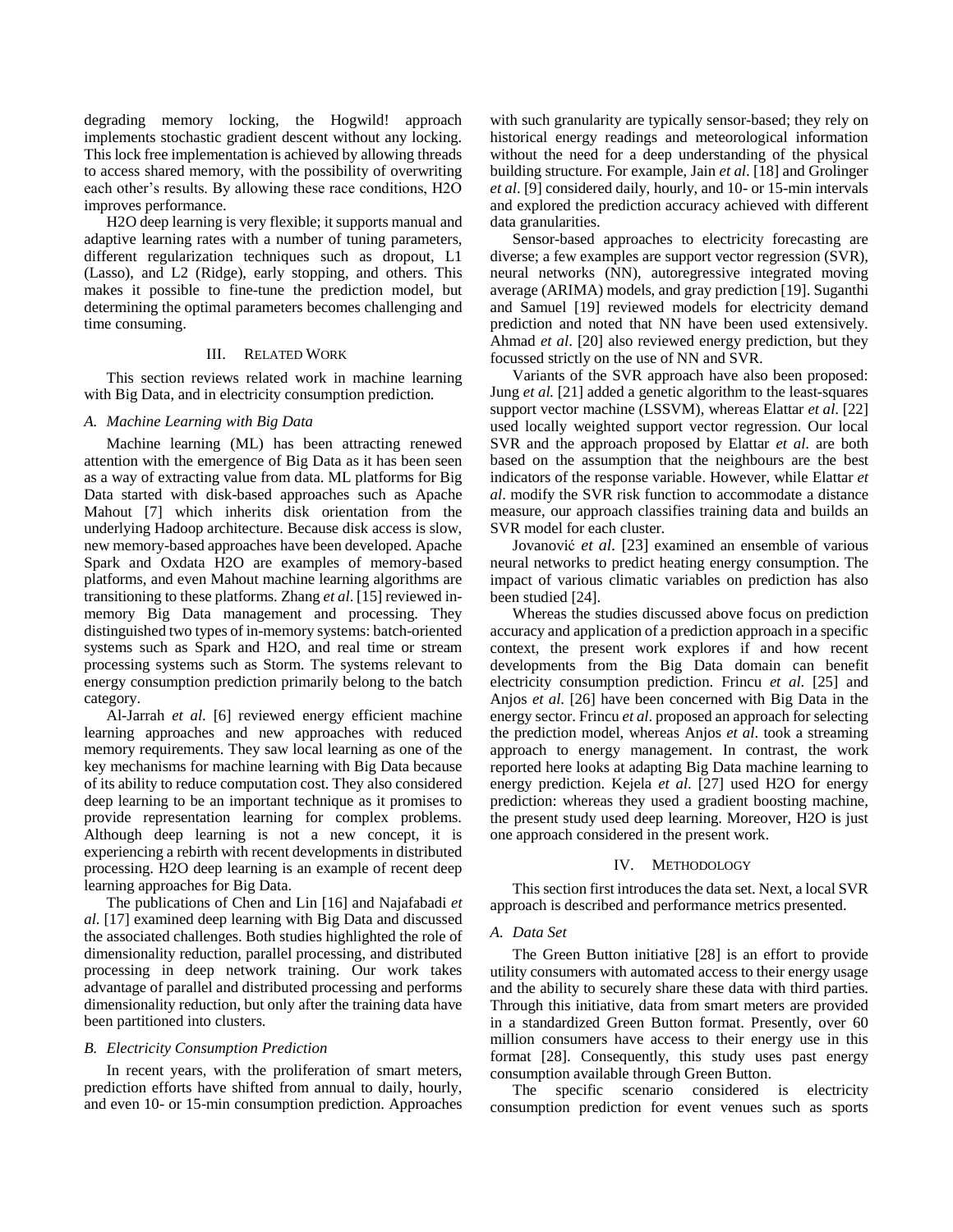arenas, theatres, and conference centres. In this scenario, consumption patterns are not as strongly related to hours of the day and days of the week, as is the case with office buildings, but are driven by event schedules and event attributes such as event type (basketball, hockey, …) and seating capacity. In addition to electricity readings, the following attributes are considered:

- Day of the year: 1 to 365
- Day of the week: 1 to 7
- Hour of the day: 1 to 24
- Event day: indicates whether there was an event on the day of the reading
- Event type: category of events, such as basketball and hockey. Three input features are used, one for each of basketball, hockey, and other.
- Seating configuration: captures seating capacity for an event.

The data consist of one sample for each electricity reading, and the event schedule is captured through date/time attributes (day of the year, day of the week, hour of the day) and the event type. Samples corresponding to non-event periods have 0 for the event type, whereas those corresponding to time periods during events have an event type describing the category of event, such as basketball or hockey.

## <span id="page-3-0"></span>*B. Local SVR for Energy Prediction*

The objective of this paper is to evaluate various suggested approaches for Big Data processing with respect to accuracy and time, not necessarily to create a completely new approach. Hence, prediction with local SVR as described in this section relies mostly on already available components, but it combines them in a way that enables efficient energy prediction.

Fig. 1 describes the training and testing process for energy prediction using local SVR. First, in step 1, the data set is divided into a training and a testing set. Because energy prediction is a time series problem in which older data are used to predict newer data, a portion of the data at the end of the time series is reserved solely for testing. The remainder of the set is used for training and parameter optimization.

# *1) Training*

The training phase, as typical in machine learning, starts with normalization (step A.2), which adjusts variables to a common scale, in this case zero to one, to avoid dominance of high-valued features.

Next, step A.3 performs feature weighting to capture the different relevance of predictor variables and to improve unsupervised clustering in step A.4. Feature weights represent the degree of influence of individual variables on the predicted value. The feature weighting is performed on the scaled data obtained from step A.2. Specifically, correlations are used for feature weighting. The correlation between each input/independent variable *x* and the output/dependent variable *y*, in this case energy consumption, is calculated as follows:

$$
corr(x, y) = \frac{\sum_{i=1}^{n} (x_i - \bar{x})(y_i - \bar{y})}{n\sigma_x \sigma_y},
$$
\n(6)

where *n* is the number of samples in the training data set,  $\bar{x}$ and  $\bar{y}$  are the means of *x* and *y*, and  $\sigma_x$  and  $\sigma_y$  are the standard deviations of *x* and *y*.

Each value for each input feature is weighted according to the correlation coefficient calculated for that specific feature. Here, correlation is used to weight the features, but other more sophisticated approaches could also be used, such as those based on mutual information criteria [29].

Next, the training data set is partitioned using *k*-means clustering (step A.4). Empirical methods exist for determining the number of clusters, such as those based on distortion, which measures the distance between each observation and its closest cluster center [30]. However, this study is not concerned with cohesion within or between clusters, but rather with selecting the value of k that results in the highest prediction accuracy. Therefore, *k* is selected by repeating the training process with different *k* values and choosing the value of *k* that achieves the highest prediction accuracy.

Clustering is followed by feature reduction, step A.5. Feature reduction is carried out separately for each cluster; hence, models corresponding to different clusters may have different parameters. In the case study, because of the small number of input features, a simple approach was used: features that had the same value for all data points in a particular cluster were removed. For machine learning with a large number of features, it is better to use other dimensionality reduction techniques such as principal component analysis (PCA). PCA transforms a set of possibly correlated variables into a set of linearly uncorrelated variables, referred to as principal components, using orthogonal transformation. Then dimensionality can be



Figure 1. Local SVR process.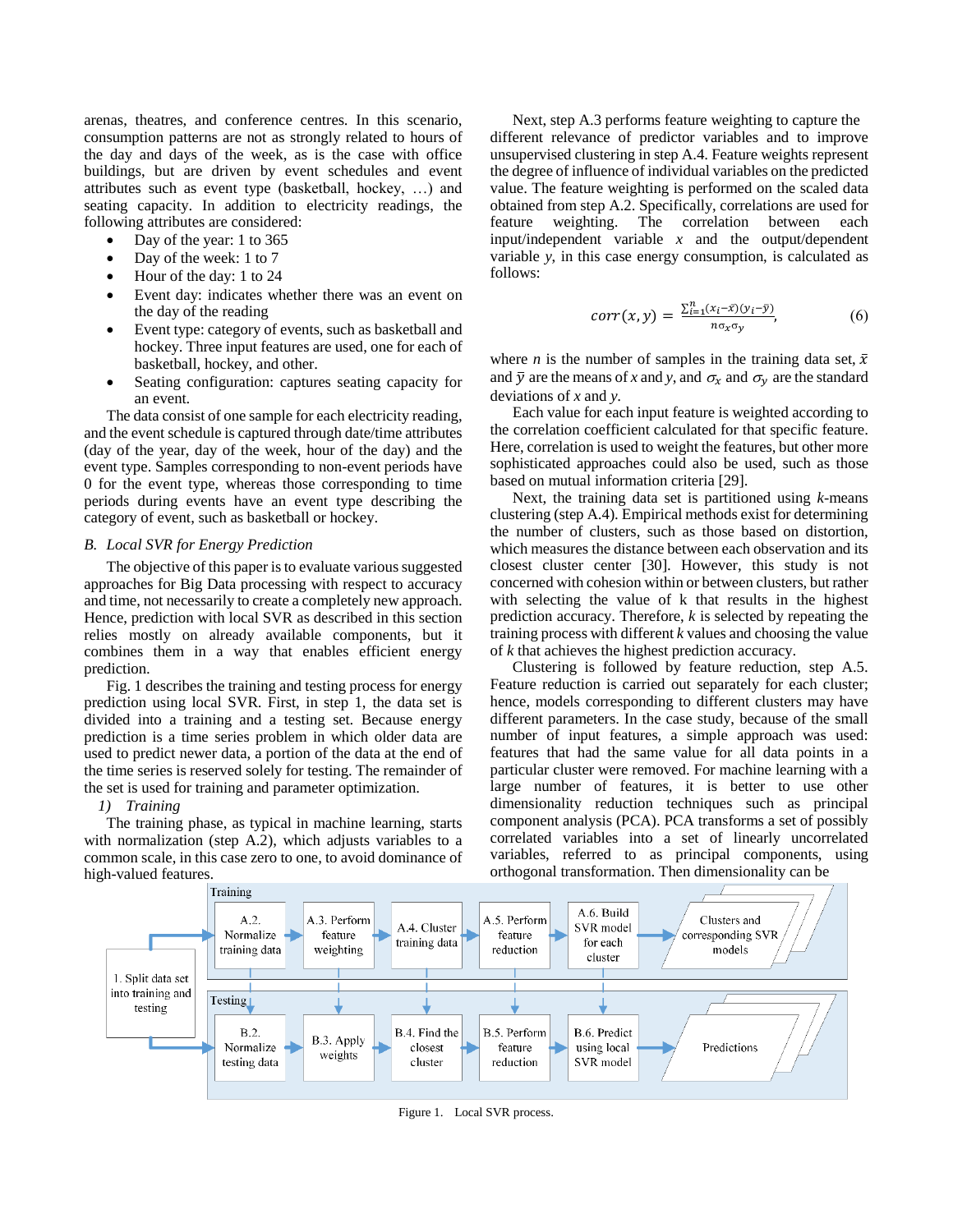reduced by choosing only the first *p* principal components.

This dimensionality reduction is especially important for wide Big Data sets because it can reduce computational complexity. Nevertheless, in the presented case study, even a simple removal of features with a single value within a cluster resulted in a greatly reduced feature space and improved performance.

The process continues by building a separate SVR model for each cluster (step A.6). This includes selecting model parameters and training the model. For SVR, the two main parameters to be selected are  $\varepsilon$ , which defines which residuals are not penalized and the cost *C*, which determines the penalty for errors greater than  $\varepsilon$ . In addition, for the radial basis kernel used in this study, the width  $\gamma$  of the radial basis kernel must be selected.

For each cluster, parameter selection is performed using grid search with *k*-fold cross validation. Parameter combinations form a grid, and *k*-fold cross validation is repeated for each grid element to assess prediction error. The parameter combination with the smallest error is selected. Next, for each cluster, the SVR model is built using all data from that cluster. Note that parameter optimization and SVM model training are performed separately for each cluster and using only the training data set.

After step A.6, clusters and their corresponding SVR models are ready for use in prediction.

*2) Testing*

The steps of the testing or prediction phase correspond to the training steps. Test data are normalized in step B.2 using statistics from training step A.2. Next, the weights calculated during training in step A.3 using the correlation approach are applied to test data. Each value for each input feature in the testing set is weighted using the correlation coefficient calculated according to Eq. (6) for that feature.

Next, cluster membership (step B.4) is determined by finding the nearest cluster mean in terms of Euclidean distance. The distance of the data point *x* to cluster *s* is:

$$
Dist_s = \sqrt{\sum_{i=1}^{M} (x_i - \mu_i)^2}
$$
 (7)

where  $M$  is the number of independent variables and  $\mu$  is the mean of cluster *s*.

The SVR model for the nearest cluster might not be using all features, and therefore features not used in that cluster SVR are removed. Note that feature removal depends only on what was determined during the training stage and is not affected by the feature values of the test data.

Finally, the SVR model corresponding to the identified cluster is used for prediction (step B.6).

## *C. Performance Metrics*

The two metrics often used in electricity prediction studies are the mean absolute percentage of error (MAPE) and the coefficient of variance (CV) [3, 9, 18]; hence, this work also uses these metrics.

The MAPE metric expresses average absolute error and is calculated as follows:

$$
MAPE = \frac{1}{N} \sum_{i=1}^{N} \frac{|y_i - \hat{y}_i|}{y_i} \times 100,
$$
 (8)

where  $y_i$  is the actual consumption,  $\hat{y}_i$  is the predicted consumption, and *N* is the number of observations.

The CV metric expresses error variation with respect to the mean and is calculated as follows:

$$
CV = \frac{\sqrt{\frac{1}{N-1} \sum_{i=1}^{N} (y_i - \hat{y}_i)^2}}{\bar{y}} \times 100,
$$
 (9)

where  $y_i$ ,  $\hat{y}_i$ , and *N* represent the same elements as in MAPE and  $\bar{y}$  is the average actual consumption.

# V. EVALUATION

This section first introduces the data set. Next, results are presented and discussed and threats to validity described.

## *A. Implementation*

The evaluation was carried out on data from Budweiser Gardens, an event venue with a capacity of over 10,000 seats located in London, Ontario, Canada. This venue hosts professional sport events, including basketball and hockey, and a variety of other entertainment shows such as concerts and theatre productions.

Electricity consumption data were obtained through Green Button (GB) Connect My Data. London Hydro, the local electricity utility, has developed the first cloud-based Green Button Connect My Data environment to provide data access to academic partners with the customer's consent. The data consisted of 15-minute electricity consumption readings from revenue grade utility meters from January 1, 2013 to March 31, 2014.

This period generated a total of 43,680 data points. Although this is not a very large data set in a Big Data context, it can result in significant computation requirements, especially when parameter selection is involved. For example, in previous work by the authors [9], traditional SVR for the same data set with five-fold cross validation for parameter selection took over 24 hours. This was for only 10 values for each of two prediction model parameters and on a two node cluster, with each node having 24 cores and 96 GB memory. Consequently, even for a data set of this size, computation time needs to be reduced.

In addition to energy consumption, the data set included event-related data as described in Section IV.A. 80% of the data were used for parameter selection and training, and 20% were used for testing. The training set contained readings for all of 2013, thus accounting for all seasons. The testing set included data for the first 3 months of 2014.

Three prediction approaches were implemented: SVR, local SVR as presented in Section [IV.B,](#page-3-0) and H2O deep learning. Each implementation uses the grid search approach with five-fold cross validation for the parameter selection:

 **SVR**: Implemented in R language [31] using the "e1071" package. Two parameters were tuned: 10 values for the cost C from 1e-6 to 1e+3 with exponential increments and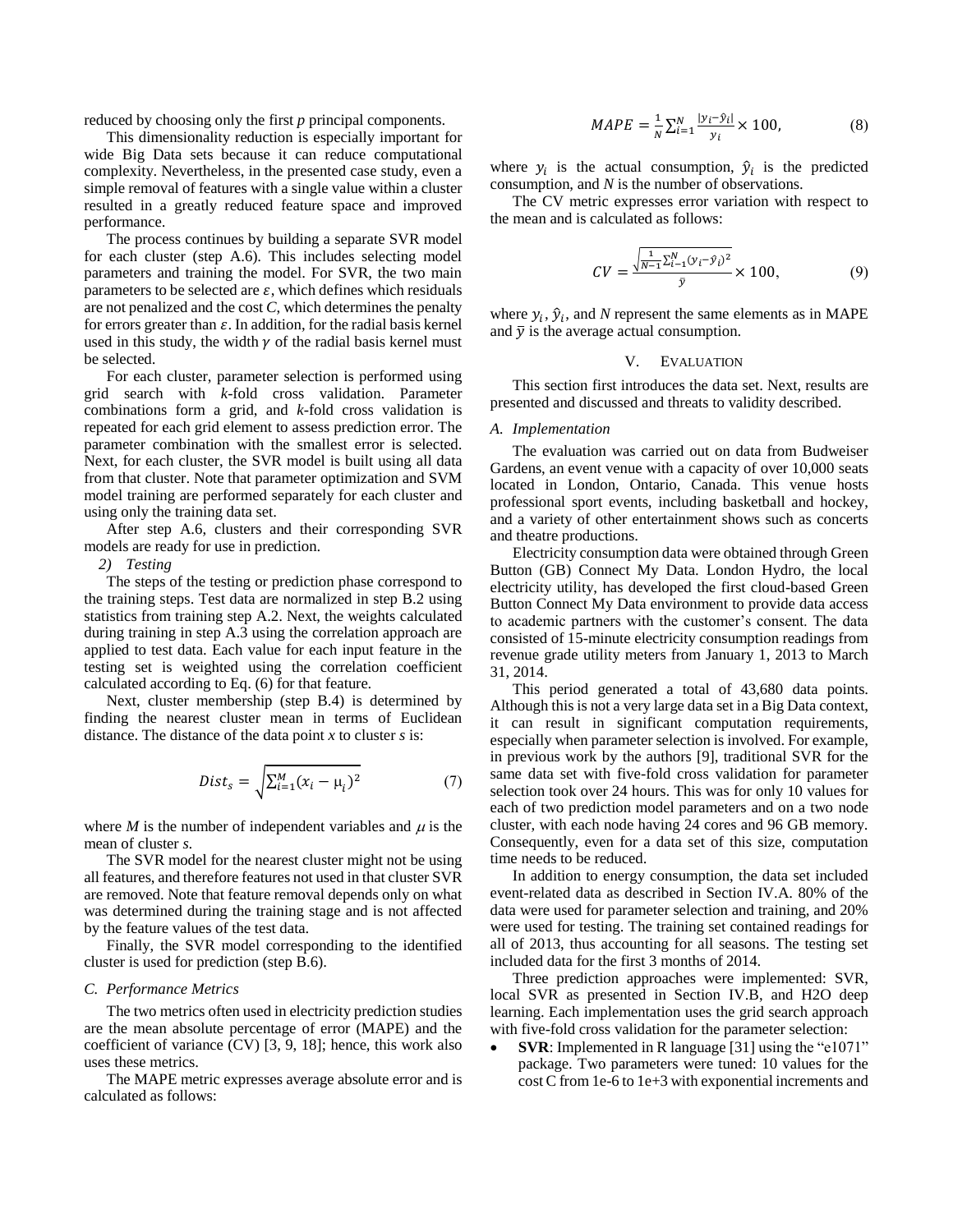10 values for the radial basis parameter  $\gamma$  from 1e-8 to 1e+1. This makes for a total of 100 configurations.

- **Local SVR**: Implemented in R language [31] using the "stats" package for *k*-means clustering and the "e1071" package for SVR. The SVR model for each cluster was tuned using the same approach as in standalone SVR; 10 values for the cost *C* and 10 values for the parameter  $\gamma$ . In addition, ten values of the number of clusters *k* (from 20 to 110 by increments of 10) were considered.
- **H2O deep learning**: An H2O implementation of distributed deep neural networks was used. It was accessed from R through the "h2o" package. H2O deep learning has a large number of parameters, including number of hidden layers, number of neurons in each layer, adaptive learning rate ε, adaptive learning rate time decay ρ, and regularization parameters l1 and l2. To keep the grid search size reasonable, only the number of layers, number of neurons, ε, and ρ were considered, as presented in Table I. For other parameters default values were used. This made for 81 considered configurations, which was fewer than in SVR or local SVR, but was kept low to keep training time reasonable.

Experiments were carried out on a two node cluster (Gigabit Ethernet); each node had 24 cores (Intel Xeon CPUs) and 96 GB RAM. For SVR and local SVR, the code was parallelized to run different configurations on different cores and nodes. H2O itself performs distributed computations, and hence no additional parallelization was implemented.

# *B. Results and Discussion*

The prediction approaches (SVR, local SVR, and H2O deep learning) were evaluated with hourly and with 15-min readings. Two aspects of the prediction were evaluated: accuracy and training time. In the case of machine learning with Big Data, a small drop in accuracy can be warranted by a large reduction in training time.

MAPE and CV consumption prediction errors obtained with each approach on testing data are presented in Table II. The same data are displayed in Fig. 2. For hourly readings, local SVR achieved slightly lower error rates in terms of both MAPE and CV errors than traditional SVR, with MAPE errors of 16.806 and 17.860 and CV errors of 19.612 and 20.428 for local SVR and SVR respectively. H2O accuracy was lower, with an MAPE error of 20.261 and a CV error of 22.703.

With 15-min data, traditional SVR and local SVR also outperformed H2O, with the lowest error rates obtained with local SVR (MAPE error of 19.407 and CV error of 21.517).

For all three approaches, accuracy with 15-min readings was lower than accuracy with hourly readings. This can be explained by the models inability to capture random consumption variations between 15-min intervals.

TABLE I. H2O DEEP LEARNING PARAMETERS

| <b>Parameters</b> |         | <b>Considered values</b>                   |  |
|-------------------|---------|--------------------------------------------|--|
| <b>Hidden</b>     | 1-layer | (16), (32), (64)                           |  |
| laver sizes       | 2-layer | $(16,16)$ , $(32,32)$ , $(64,64)$          |  |
|                   | 3-layer | $(16,16,16)$ , $(32,32,32)$ , $(64,64,64)$ |  |
| O                 |         | 0.95, 0.99, 0.999                          |  |
| ε                 |         | 1e-10, 1e-8, 1e-6                          |  |

As already mentioned, it is crucial to consider training time in addition to prediction accuracy. For both hourly and 15-min intervals, the same time periods were considered; therefore, the 15-min data set was four times the size of the hourly data set. Fig. 3 compares the training times for the three approaches for hourly and 15-min readings. The training time included parameter optimization using grid search with fivefold cross validation. For SVR, two parameters with 10 values each were considered (as described in Section V.A), which made for a total of 100 configurations. For local SVR, exactly the same configurations were considered, with the difference that optimization was performed at the cluster level. Moreover, 10 values for the number of clusters were considered (from 20 to 110 by increments of 10). Finally, for H2O, 81 configurations were considered (as described in section V.A) to keep the training time reasonable. This grid parameter optimization with five-fold cross validation was a large contributing factor to overall training time.

As seen from Fig. 3, the time to train the local SVR was several times shorter than to train the SVR or H2O models. The difference between training time for local SVR and the

TABLE II. ERRORS : SVR, LOCAL SVR, AND H2O DEEP LEARNING

|                                |             | <b>Hourly readings</b> | 15-min readings |        |
|--------------------------------|-------------|------------------------|-----------------|--------|
|                                | <b>MAPE</b> | $\alpha$               | <b>MAPE</b>     | CV     |
| <b>SVR</b>                     | 17.860      | 20.428                 | 19.973          | 21.964 |
| <b>Local SVR</b>               | 16.806      | 19.612                 | 19.407          | 21.517 |
| H <sub>2</sub> O deep learning | 20.261      | 22.703                 | 21.329          | 22.151 |

![](_page_5_Figure_15.jpeg)

Figure 2. Prediction accuracy: SVR, local SVR, and H2O deep learning

![](_page_5_Figure_17.jpeg)

Figure 3. Training times: SVR, local SVR, and H2O deep learning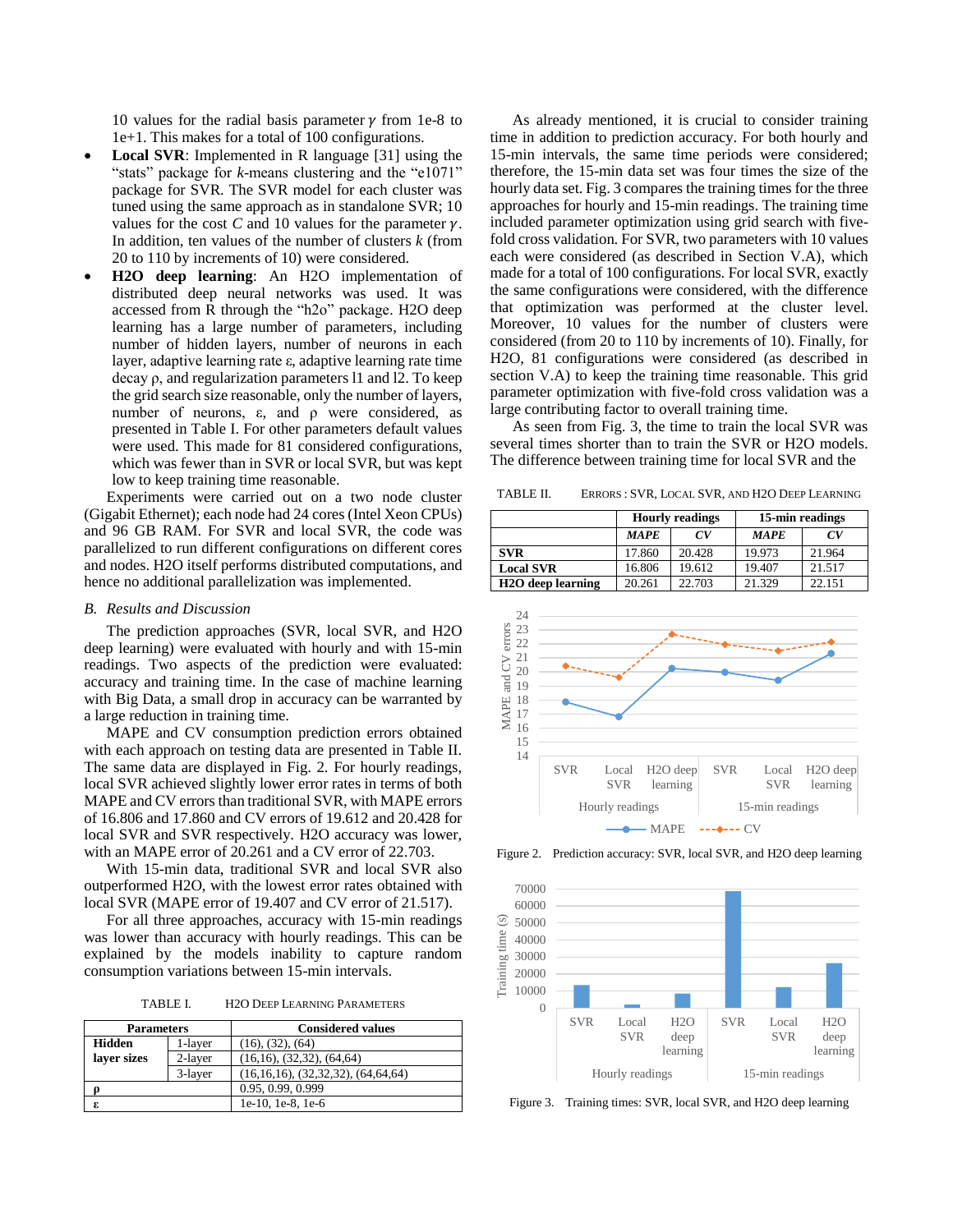other two models remained significant for 15-min readings. Local SVR training time was reduced compared to SVR because instead of training one model with a large data set, several cluster models were trained with smaller data sets.

Fig. 4 and 5 show training time, MAPE errors, and CV errors versus the number of clusters, for hourly and 15-min readings respectively. For parameter optimization, 10 values of the number of clusters were considered, but here the value domain was extended to consider larger numbers of clusters. For both hourly and 15-min readings, training time decreased sharply when the number of clusters was increased from 20 to 60. When the number of clusters was increased beyond 120, no significant further change in training time occurred. In contrast, as the number of clusters increased, the MAPE and CV errors gradually increased. 50 clusters gave error rates close to minimums with reasonably short training time.

Another reason for short training time with local SVR is feature reduction; therefore, the relation between training time and number of removed features was explored. Fig. 6 and 7 show the average number of removed features per cluster and the training error for hourly and 15-min readings respectively. With an increasing number of clusters, the average number of removed features increases, and the training time decreases. Considering that there were only eight input features in this case study, on average, more than half features were removed.

![](_page_6_Figure_3.jpeg)

![](_page_6_Figure_4.jpeg)

![](_page_6_Figure_5.jpeg)

Figure 5. Local SVR, 15-min data: errors and training time

# *C. Threats to validity*

H2O deep learning has a large number of parameters that can be tuned in an attempt to increase accuracy. The authors believe that by including other parameters, especially regularizations l1 and l2, accuracy could be improved. However, further parameters were not considered in an attempt to keep the grid search at a similar size to the other two models and the training time reasonably short.

Similarly, deep learning in general is successful with complex problems, and for energy prediction, its power might be excessive. In these experiments, the accuracy among different H2O runs varied greatly, which can be explained by getting stuck in local minima and by the use of the Hogwild! approach.

Nevertheless, the experiments performed in this research still demonstrate that the local SVR approach presented in this paper outperforms traditional SVR in terms of accuracy and training time. Moreover, local SVR is easier and less resource intensive to tune than H2O deep learning.

# I. CONCLUSIONS

In recent years, development and proliferation of sensors and metering devices have enabled collection of fine-grained

![](_page_6_Figure_13.jpeg)

Figure 6. Local SVR, hourly readings: training time and average number of removed features

![](_page_6_Figure_15.jpeg)

Figure 7. Local SVR, 15-min readings: training time and average number of removed features